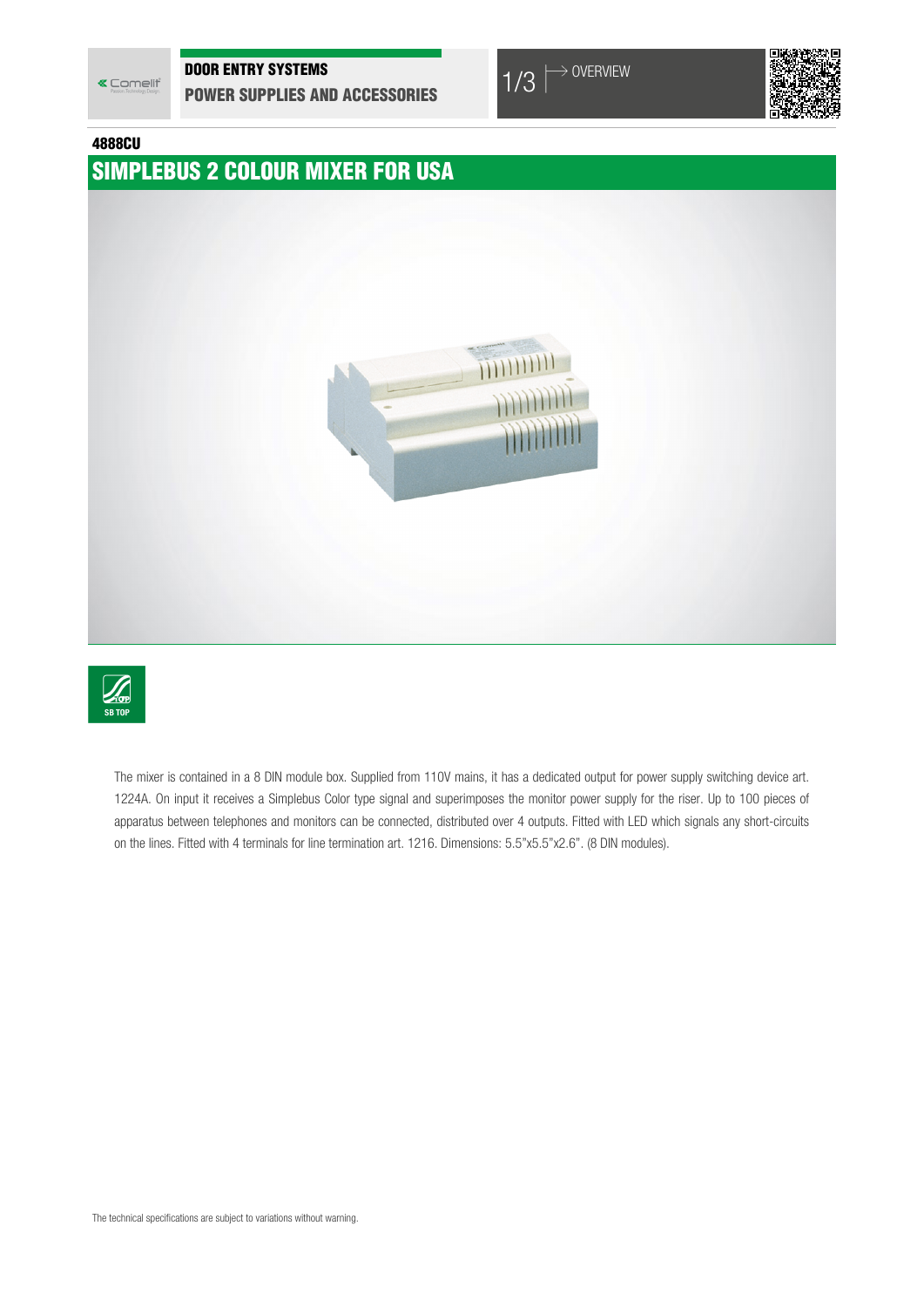## DOOR ENTRY SYSTEMS

DOOR ENTRY SYSTEMS<br>Power supplies and accessories 2/3





4888CU

# SIMPLEBUS 2 COLOUR MIXER FOR USA

| <b>MAIN FEATURES</b>   |     |
|------------------------|-----|
| Product height (inch): | 2.6 |
| Product width (inch):  | 5.5 |
| Product depth (inch):  | 5.5 |
| DIN rail mounted:      | Yes |
| DIN modules (no.):     | 8   |

| <b>HARDWARE SPECIFICATIONS</b> |     |  |
|--------------------------------|-----|--|
| Visual signalling:             | Yes |  |
|                                |     |  |

| GENERAL DATA    |         |
|-----------------|---------|
| Type of finish: | Plastic |
| Product colour: | White   |